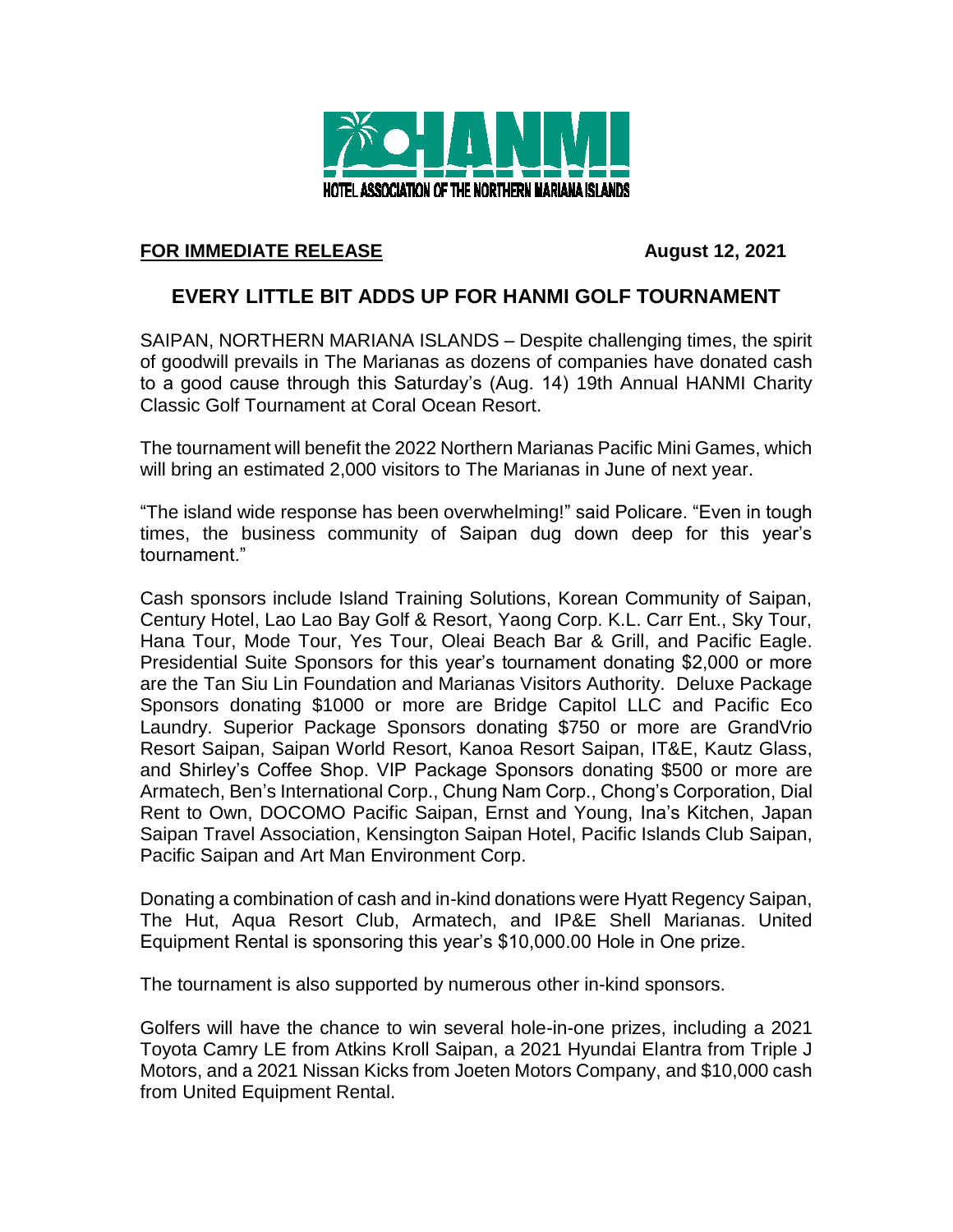Showtime is 6:00 a.m. and the tournament will start at 7:00 a.m. An awards presentation and raffle will be held immediately following the tournament at Coral Ocean Resort.

For more information, contact Tournament Chairman Glenn Policare at glenn\_policare@kanoaresort.com or visit [www.facebook.com/HANMI670.](http://www.facebook.com/HANMI670)



Jinsik Lee of Artman Environmental Corp., right, donates \$750 on Aug. 10, 2021, for the 19<sup>th</sup> Annual HANMI Charity Classic Golf Tournament on Aug. 14, 2021, at Coral Ocean Resort in Saipan. Receiving the donation is tournament committee member Philip Choi.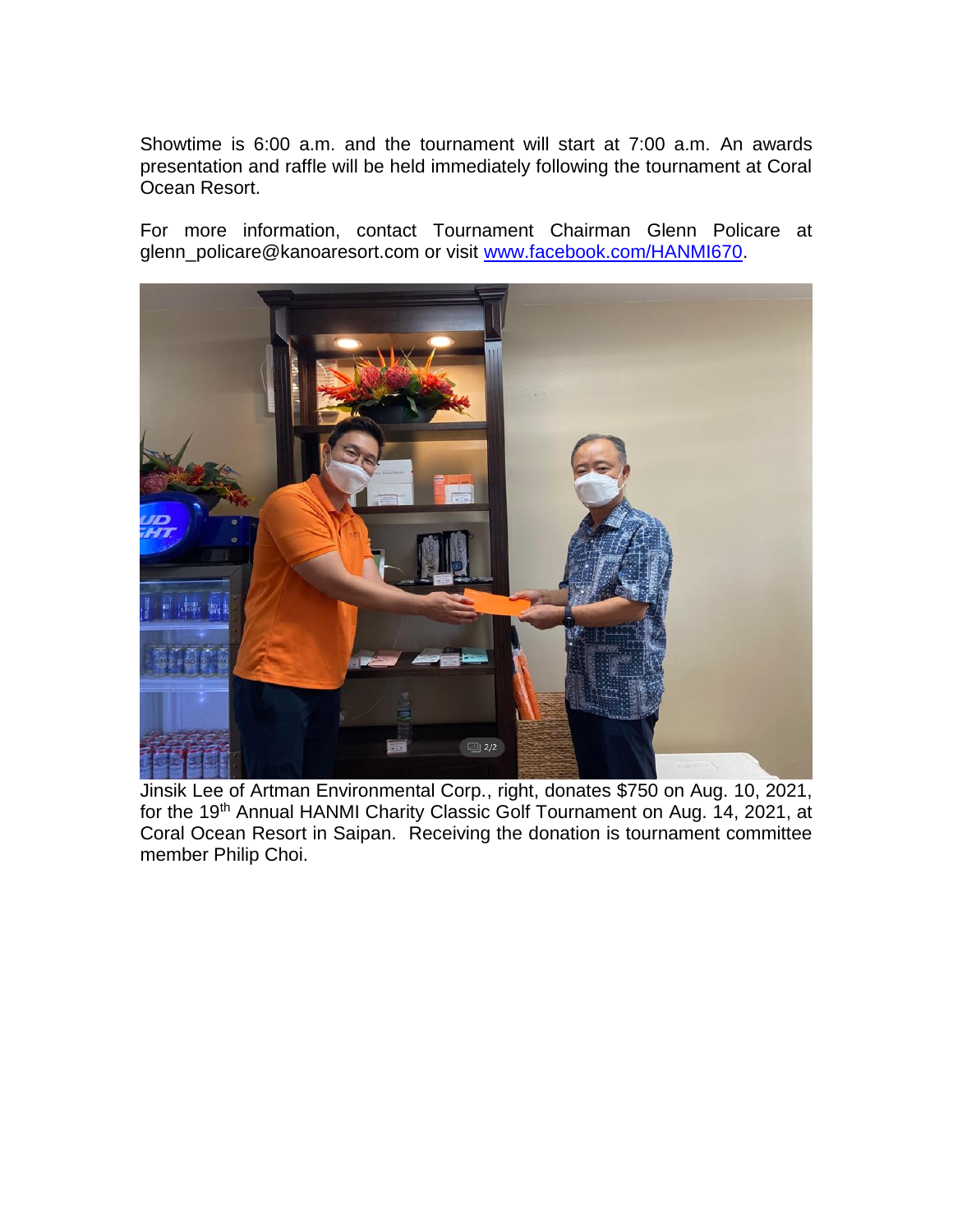

Chong's Corp. Accountant Camille Bocago, center, donates \$500 on Aug. 3, 2021, for the 19th Annual HANMI Charity Classic Golf Tournament on Aug. 14, 2021, at Coral Ocean Resort in Saipan. From left, Chong's Corp. A/C Technician Jovito Mejia, tournament committee chairman Glenn Policare, Bocago, and Chong's Corp. HVAC Sales Representative Rosal Nicdao and Project Manager Honesto Servida.



Century Hotel General Manager Ivan Quichocho, right, donates \$200.00 to the 19th Annual HANMI Charity Classic Golf Tournament on Aug. 14, 2021, at Coral Ocean Resort in Saipan. Also pictured is tournament committee chairman Glenn Policare.